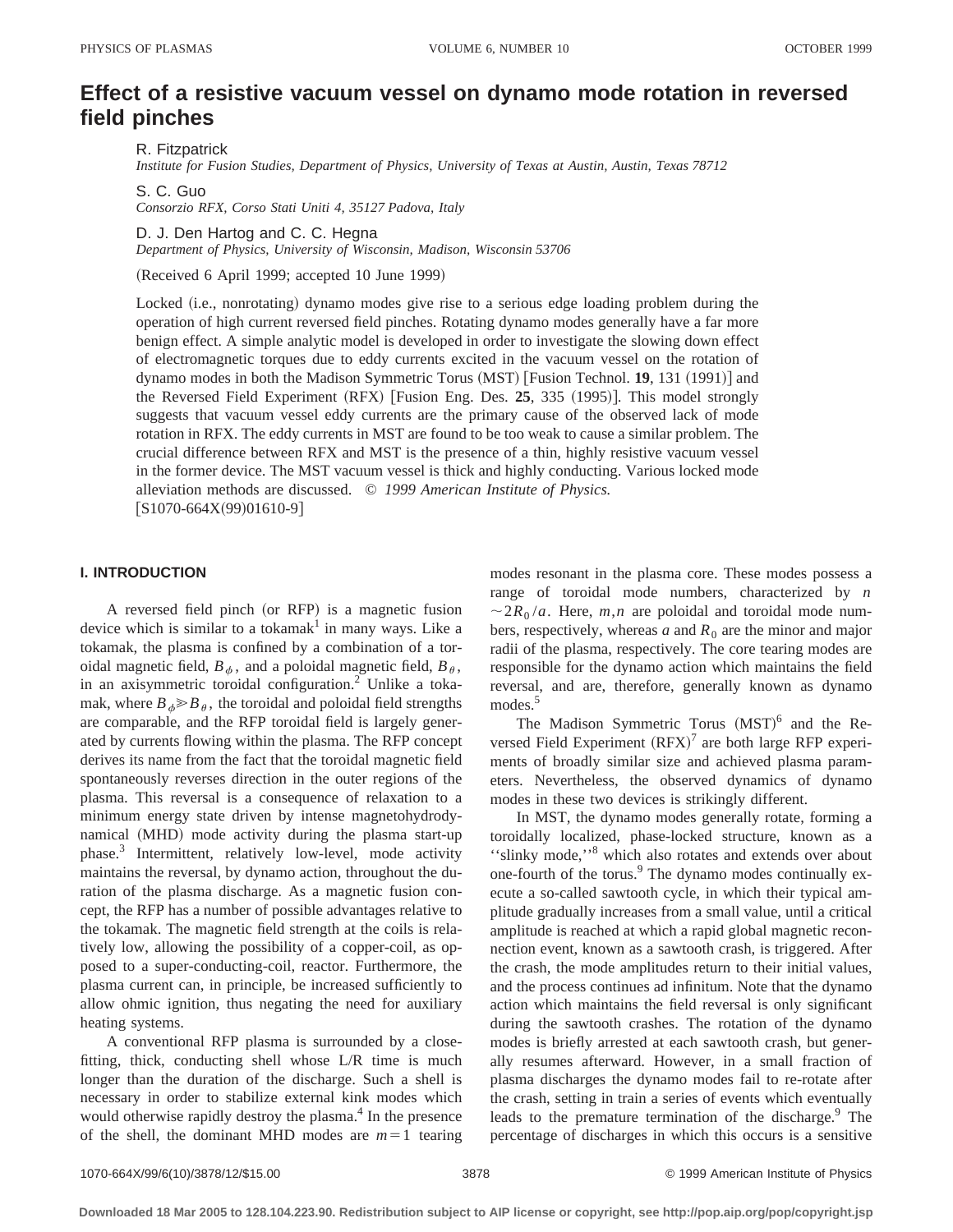function of the plasma parameters and the wall conditioning, but generally increases with increasing plasma current.

In RFX, the dynamo modes form a toroidally localized "slinky mode" which locks to the shell (along with the constituent dynamo modes) during the plasma start-up phase and remains locked, and, therefore, nonrotating, throughout the duration of the discharge.<sup>10</sup> The stationary "slinky mode" does not significantly  $(i.e., by more than a factor 2, say)$ degrade the overall plasma confinement, $^{11}$  but gives rise to a toroidally localized, stationary ''hot spot'' on the plasma facing surface, presumably because the radial transport due to the diffusion of chaotic magnetic field lines peaks at the toroidal angle where the amplitude of the ''slinky mode'' attains its maximum value. If the plasma current is made sufficiently large, this ''hot spot'' overheats the facing surface, leading to the influx of impurities into the plasma, and the eventual termination of the discharge. Indeed, the maximum achievable plasma current in RFX is limited by this effect. Similar edge loading problems are not observed on MST, presumably because the ''hot spot'' associated with the "slinky mode" rotates (since the constituent dynamo modes rotate).

It is clear, from the above discussion, that the occurrence of severe edge loading problems in RFX, and the relative absence of such problems in MST, is a consequence of the fact that dynamo modes are generally stationary in RFX but usually rotate in MST. Note that other RFPs, in particular the Toroidal Pinch eXperiment-RX (TPE-RX) device,<sup>12,13</sup> exhibit edge loading problems, associated with locked dynamo modes, which are similar to those observed on RFX. Two possible explanations have been proposed for the lack of mode rotation in RFX. The first explanation focuses on the fact that the stabilizing shell is (relatively speaking) farther away from the plasma in RFX than in MST. This can be expected to destabilize the dynamo modes in RFX, relative to those in MST, thereby increasing their saturated amplitude, and, hence, making them more prone to lock to stray error fields. (Note that the error fields in RFX are only slightly larger than those in MST. Moreover, the error fields in TPE-RX are undoubtedly much less than those in MST. Hence, the different dynamo mode dynamics observed on MST, RFX, and TPE-RX cannot be explained in terms of the intrinsic error-field levels in these devices.) However, this effect is thought to be too weak to account for the observed difference in dynamo mode dynamics between MST and RFX.14 The second explanation focuses on the fact that in MST the conducting shell is also the vacuum vessel, whereas in RFX a thin resistive vacuum vessel is located between the shell and the edge of the plasma. In tokamaks, it is wellknown that eddy currents induced in a resistive vacuum vessel can effectively arrest mode rotation, provided that the mode amplitude becomes sufficiently large.<sup>15</sup> In this paper, we investigate whether similar eddy currents induced in the RFX vacuum vessel can account for the absence of mode rotation in this device (and the presence of mode rotation in MST).

The model adopted in this paper is rather simplistic. Instead of considering a range of unstable  $m=1$  modes, we concentrate on the dynamics of a single representative dynamo mode in the presence of a thin resistive vacuum vessel surrounded by a thick conducting shell. Furthermore, we only consider zero- $\beta$ , large aspect-ratio plasmas. Nevertheless, we believe that our model is sufficiently realistic to allow us to determine whether vacuum vessel eddy currents can account for the observed difference in dynamo mode dynamics between RFX and MST.

# **II. PRELIMINARY ANALYSIS**

# **A. The plasma equilibrium**

Consider a large aspect-ratio, <sup>16</sup> zero- $\beta$ , <sup>17</sup> RFP plasma equilibrium whose unperturbed magnetic flux-surfaces map out (almost) concentric circles in the poloidal plane. Such an equilibrium is well approximated as a periodic cylinder. Suppose that the minor radius of the plasma is *a*. Standard cylindrical polar coordinates  $(r, \theta, z)$  are adopted. The system is assumed to be periodic in the *z*-direction, with periodicity length  $2\pi R_0$ , where  $R_0$  is the simulated major radius of the plasma. It is convenient to define a simulated toroidal angle  $\phi = z/R_0$ .

The equilibrium magnetic field is written

$$
\mathbf{B} = [0, B_{\theta}(r), B_{\phi}(r)].\tag{1}
$$

The model RFP equilibrium adopted in this paper is the wellknown  $\alpha-\Theta_0$  model,<sup>18</sup> according to which

$$
\nabla \wedge \mathbf{B} = \sigma(r) \mathbf{B},\tag{2}
$$

where

$$
\sigma = \left(\frac{2\Theta_0}{a}\right) \left[1 - \left(\frac{r}{a}\right)^{\alpha}\right].\tag{3}
$$

Here,  $\Theta_0$  and  $\alpha$  are positive constants.

It is conventional<sup>2</sup> to parameterize RFP equilibria in terms of the pinch parameter,

$$
\Theta = \frac{B_{\theta}(a)}{\langle B_{\phi} \rangle},\tag{4}
$$

and the reversal parameter,

$$
F = \frac{B_{\phi}(a)}{\langle B_{\phi} \rangle},\tag{5}
$$

where  $\langle \cdots \rangle$  denotes a volume average.

# **B. Outline of the problem**

Suppose that the plasma is surrounded by a concentric, thin, resistive vacuum vessel of minor radius *b*. The vacuum vessel is, in turn, surrounded by a concentric, perfectly conducting shell of minor radius *c*. The arrangement of conducting shells surrounding the plasma is illustrated in Fig. 1. This paper investigates the effect of any helical eddy currents excited in the vacuum vessel on the rotation of a typical core tearing mode: the *m*,*n* mode, say. All other modes in the plasma are ignored, for the sake of simplicity.

# **C. The perturbed magnetic field**

The magnetic perturbation associated with the *m*,*n* tearing mode can be written

**Downloaded 18 Mar 2005 to 128.104.223.90. Redistribution subject to AIP license or copyright, see http://pop.aip.org/pop/copyright.jsp**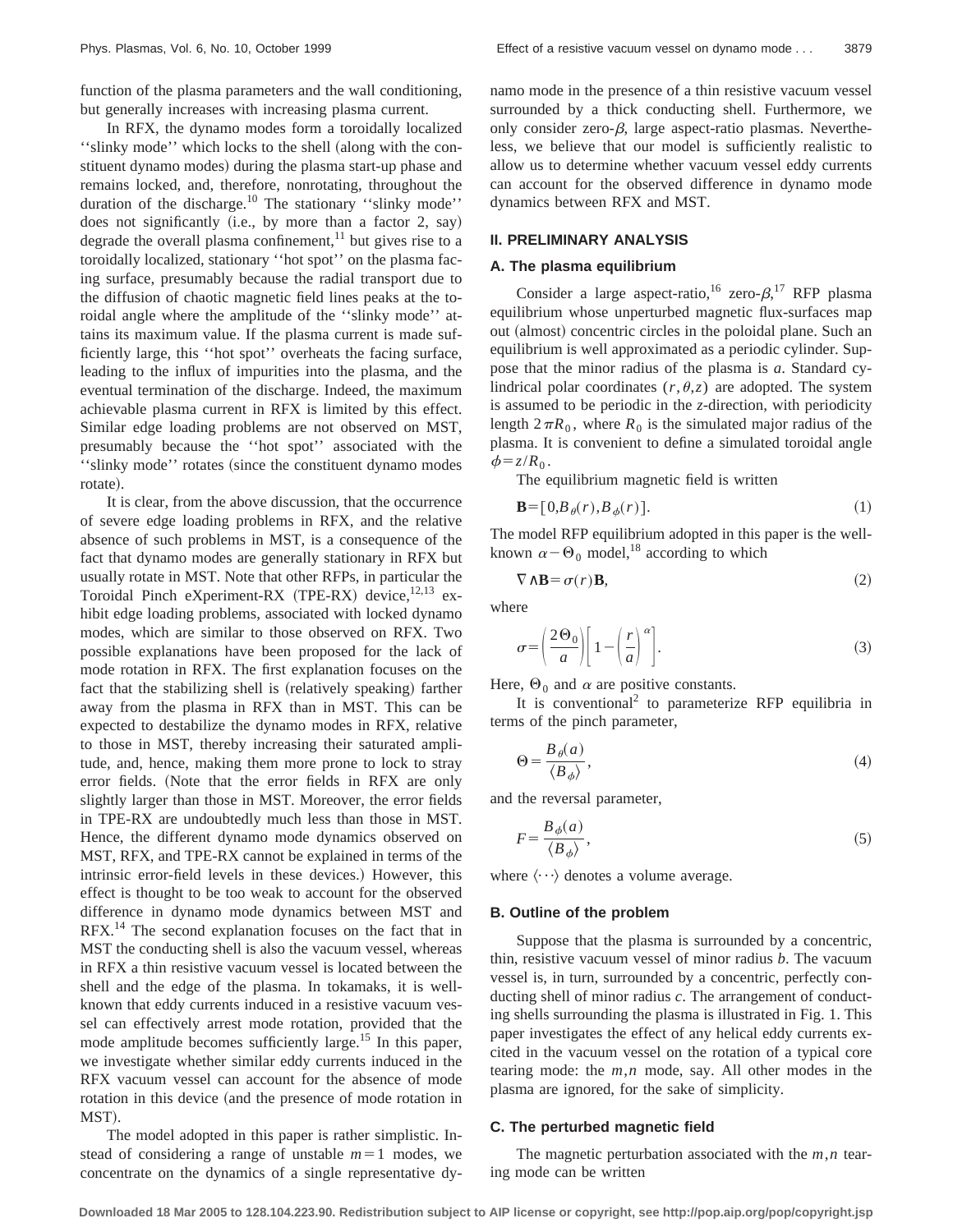

FIG. 1. The arrangement of conducting shells surrounding the plasma.

$$
\mathbf{b}(\mathbf{r}) = \mathbf{b}^{m,n}(r)e^{i(m\theta - n\phi)},\tag{6}
$$

where *m* and *n* are poloidal and toroidal mode numbers, respectively, and

$$
b_r^{m,n} = \frac{i\psi^{m,n}}{r},\tag{7}
$$

$$
b_{\theta}^{m,n} = -\frac{m(\psi^{m,n})'}{m^2 + n^2 \epsilon^2} + \frac{n \epsilon \sigma \psi^{m,n}}{m^2 + n^2 \epsilon^2},
$$
 (8)

$$
b_{\phi}^{m,n} = \frac{n\,\epsilon(\,\psi^{m,n})'}{m^2 + n^2\,\epsilon^2} + \frac{m\,\sigma\,\psi^{m,n}}{m^2 + n^2\,\epsilon^2}.\tag{9}
$$

Here, *'* denotes  $d/dr$ . Furthermore,

$$
\epsilon(r) = \frac{r}{R_0}.\tag{10}
$$

In this paper it is assumed that  $m \ge 0$ .

The linearized magnetic flux function  $\psi^{m,n}(r)$  satisfies Newcomb's equation,<sup>19</sup>

$$
\frac{d}{dr}\bigg[f^{m,n}\frac{d\psi^{m,n}}{dr}\bigg] - g^{m,n}\psi^{m,n} = 0,\tag{11}
$$

where

$$
f^{m,n}(r) = \frac{r}{m^2 + n^2 \epsilon^2},\tag{12}
$$

$$
g^{m,n}(r) = \frac{1}{r} + \frac{r(n\epsilon B_{\theta} + mB_{\phi})}{(m^2 + n^2\epsilon^2)(mB_{\theta} - n\epsilon B_{\phi})} \frac{d\sigma}{dr}
$$

$$
+ \frac{2mn\epsilon\sigma}{(m^2 + n^2\epsilon^2)^2} - \frac{r\sigma^2}{m^2 + n^2\epsilon^2}.
$$
(13)

As is well-known, Eq.  $(11)$  is singular at the  $m/n$  rational surface, minor radius  $r_s^{m,n}$ , which satisfies

$$
m B_{\theta}(r_s^{m,n}) - n B_{\phi}(r_s^{m,n}) = 0.
$$
\n(14)

In the vacuum region  $(\sigma=0)$  surrounding the plasma, the most general solution to Newcomb's equation takes the form

$$
\psi^{m,n} = A i_m(n\epsilon) + B k_m(n\epsilon),\tag{15}
$$

where *A*, *B* are arbitrary constants, and

$$
i_m(n\epsilon) = |n\epsilon|I_{m+1}(|n\epsilon|) + mI_m(|n\epsilon|),
$$
\n(16)

$$
k_m(n\epsilon) = -|n\epsilon|K_{m+1}(|n\epsilon|) + mK_m(|n\epsilon|). \tag{17}
$$



FIG. 2. A typical normalized  $m, n$  tearing eigenfunction,  $\hat{\psi}_s^{m,n}(r,d)$ , calculated assuming the presence of a perfectly conducting shell at minor radius *d*.

Here,  $I_m$ ,  $K_m$  represent standard modified Bessel functions. For the special case  $n=0$ , the most general vacuum solution is written

$$
\psi^{m,0} = A \, \epsilon^m + B \, \epsilon^{-m}.\tag{18}
$$

# **D. Standard tearing eigenfunctions**

Let

$$
\hat{\psi}_{s}^{m,n}(r,d) \tag{19}
$$

represent the normalized *m*,*n* tearing eigenfunction calculated assuming the presence of a perfectly conducting shell at minor radius *d*. In other words,  $\hat{\psi}_s^{m,n}(r,d)$  is a real solution to Newcomb's equation  $(11)$  which is well behaved as  $r$  $\rightarrow$ 0, and satisfies

$$
\hat{\psi}_{s}^{m,n}(r_{s}^{m,n},d) = 1,
$$
\n(20)

$$
\hat{\psi}_{s}^{m,n}(d,d) = 0.
$$
\n(21)

It is easily demonstrated that  $\hat{\psi}_s^{m,n}(r,d)$  is zero in the region  $r > d$ . In general,  $\hat{\psi}_s^{m,n}(r,d)$  possesses gradient discontinuities at  $r = r_s^{m,n}$  and  $r = d$ . The quantity

$$
E^{m,n}(d) = \left[ r \frac{d \hat{\psi}_s^{m,n}(r,d)}{dr} \right]_{r_{s-}^{m,n}}^{r_{s+}^{m,n}}
$$
(22)

can be identified as the standard  $m, n$  tearing stability index,<sup>20</sup> calculated assuming the presence of a perfectly conducting shell at minor radius *d*. A typical tearing eigenfunction,  $\hat{\psi}_s^{m,n}(r,d)$ , is sketched in Fig. 2.

#### **E. Modified tearing eigenfunctions**

In the presence of a resistive vacuum vessel, minor radius *b*, and a perfectly conducting shell, minor radius *c*, the most general *m*,*n* tearing eigenfunction is written

$$
\psi^{m,n}(r) = \Psi_s^{m,n} \hat{\psi}_s^{m,n}(r,b) + \Psi_b^{m,n} \hat{\psi}_b^{m,n}(r,b,c),
$$
 (23)

where  $\Psi_s^{m,n}$  and  $\Psi_b^{m,n}$  are complex parameters which determine the amplitude and phase of the *m*,*n* tearing perturbation at the rational surface and vacuum vessel, respectively.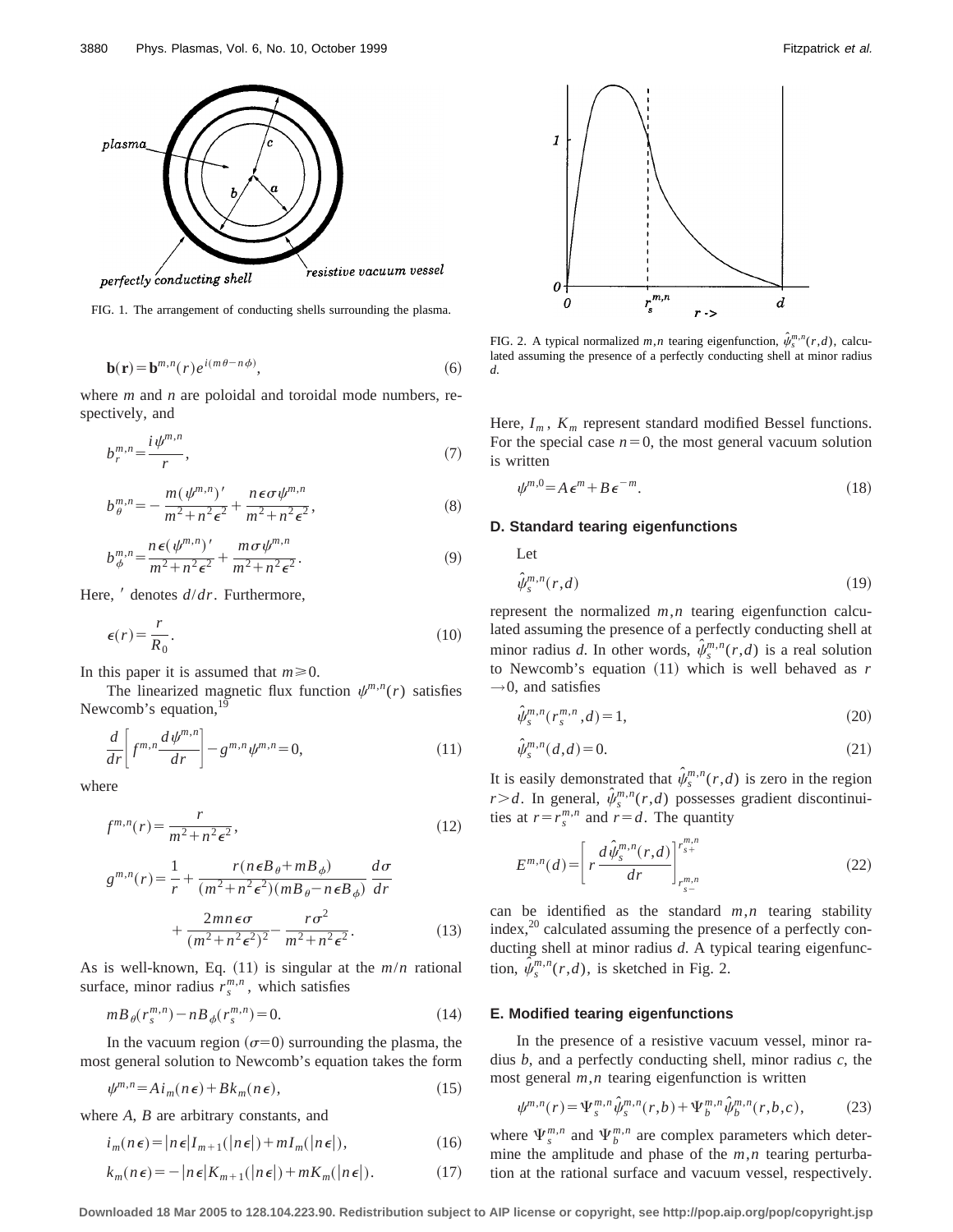

FIG. 3. A typical normalized  $m, n$  interaction eigenfunction,  $\hat{\psi}_b^{m,n}(r,b,c)$ . This eigenfunction parameterizes the interaction between the *m*,*n* tearing mode and any eddy currents flowing in the resistive vacuum vessel, minor radius *b*, in the presence of a perfectly conducting shell of minor radius *c*.

Note that  $\hat{\psi}_b^{m,n}(r,b,c)$  is a real solution to Newcomb's equation which is well behaved as  $r \rightarrow 0$ , and satisfies

$$
\hat{\psi}_{b}^{m,n}(r_{s}^{m,n},b,c) = 0,
$$
\n(24)

$$
\hat{\psi}_b^{m,n}(b,b,c) = 1,\tag{25}
$$

$$
\hat{\psi}_{b}^{m,n}(c,b,c) = 0.
$$
\n(26)

It is easily demonstrated that  $\hat{\psi}_b^{m,n}(r,b,c)$  is only nonzero for *r* in the range  $r_s^{m,n} < r < c$ . In general,  $\hat{\psi}_b^{m,n}(r,b,c)$  possesses gradient discontinuities at  $r = r_s^{m,n}$ ,  $r = b$ , and  $r = c$ . A typical interaction eigenfunction,  $\hat{\psi}_b^{m,n}(r,b,c)$ , which parameterizes the interaction between the *m*,*n* tearing mode and any eddy currents flowing in the resistive vacuum vessel, minor radius *b*, in the presence of a perfectly conducting shell of minor radius *c*, is sketched in Fig. 3.

# **F. The modified tearing dispersion relation**

The dispersion relation for the *m*,*n* tearing mode in the presence of the resistive vacuum vessel and perfectly conducting shell takes the form

$$
\hat{\psi}_{s}^{m,n}(r,b) = \begin{cases} \hat{\psi}_{s}^{m,n}(a,b) \frac{k_{m}(n\epsilon_{b})i_{m}(n\epsilon) - k_{m}(n\epsilon)i_{m}(n\epsilon_{b})}{k_{m}(n\epsilon_{b})i_{m}(n\epsilon_{a}) - k_{m}(n\epsilon_{a})i_{m}(n\epsilon_{b})} & a \leq r \leq b \\ 0 & r > b \end{cases},
$$

where  $\epsilon_a = a/R_0$ . It follows from Eqs. (32) and (33) that

$$
E_{bs}^{m,n} = \frac{\hat{\psi}_{s}^{m,n}(a,b)(m^2 + n^2 \epsilon_b^2)}{k_m(n\epsilon_b)i_m(n\epsilon_a) - k_m(n\epsilon_a)i_m(n\epsilon_b)},
$$
(36)

$$
E_{sb}^{m,n} = \frac{\hat{\psi}_s^{m,n}(a,b)(m^2 + n^2 \epsilon_s^2)}{k_m(n\epsilon_b)i_m(n\epsilon_a) - k_m(n\epsilon_a)i_m(n\epsilon_b)}.
$$
(37)

For the special case  $n=0$ ,

Phys. Plasmas, Vol. 6, No. 10, October 1999 Effect of a resistive vacuum vessel on dynamo mode... 3881

$$
\Delta \Psi_s^{m,n} = E^{m,n}(b) \Psi_s^{m,n} + E_{sb}^{m,n} \Psi_b^{m,n}, \qquad (27)
$$

$$
\Delta \Psi_{b}^{m,n} = -\frac{E_{sb}^{m,n} E_{bs}^{m,n}}{E^{m,n}(c) - E^{m,n}(b)} \Psi_{b}^{m,n} + E_{bs}^{m,n} \Psi_{s}^{m,n}, \quad (28)
$$

where

$$
\Delta \Psi_s^{m,n} = \left[ r \frac{d \psi^{m,n}}{dr} \right]_{\substack{r_s \to r\\r_s = 0}}^{\substack{m,n\\r_s}} \tag{29}
$$

is a complex parameter which determines the amplitude and phase of the *m*,*n* eddy currents flowing in the vicinity of the *m*,*n* rational surface, whereas

$$
\Delta \Psi_b^{m,n} = \left[ r \frac{d \psi^{m,n}}{dr} \right]_{b_{-}}^{b_{+}}
$$
\n(30)

is a complex parameter which determines the amplitude and phase of the *m*,*n* eddy currents flowing in the vacuum vessel. Furthermore,

$$
E_{sb}^{m,n} = \left(r \frac{d \hat{\psi}_b^{m,n}(r,b,c)}{dr}\right)_{r_{s+}^{m,n}}
$$
\n(31)

and

$$
E_{bs}^{m,n} = -\left(r\frac{d\hat{\psi}_s^{m,n}(r,b)}{dr}\right)_{b_{-}}
$$
(32)

are both real parameters.

It is easily demonstrated from Newcomb's equation  $(11)$ that

$$
(m^{2} + n^{2} \epsilon_{b}^{2}) E_{sb}^{m,n} = (m^{2} + n^{2} \epsilon_{s}^{2}) E_{bs}^{m,n}, \qquad (33)
$$

where  $\epsilon_b = b/R_0$  and  $\epsilon_s = r_s^{m,n}/R_0$ . It is also easily demonstrated that

$$
\hat{\psi}_{b}^{m,n}(r,b,c) = \frac{E_{sb}^{m,n}}{E^{m,n}(c) - E^{m,n}(b)} \{\hat{\psi}_{s}^{m,n}(r,c) - \hat{\psi}_{s}^{m,n}(r,b)\}.
$$
\n(34)

In the vacuum region outside the plasma

$$
\frac{\epsilon_b}{n\epsilon_b} \quad a \le r \le b \tag{35}
$$

$$
E_{bs}^{m,0} = E_{sb}^{m,0} = m\,\hat{\psi}_s^{m,0}(a,b)\,\frac{b^{2m} + a^{2m}}{b^{2m} - a^{2m}}.\tag{38}
$$

It is clear, from the above analysis, that all of the real parameters appearing in the modified *m*,*n* tearing dispersion relation (27)–(28) [i.e.,  $E^{m,n}(b)$ ,  $E^{m,n}(c)$ ,  $E^{m,n}_{bs}$ ,  $E^{m,n}_{sb}$ ] can be calculated from a knowledge of the standard tearing eigenfunction  $\hat{\psi}_s^{m,n}(r,d)$ .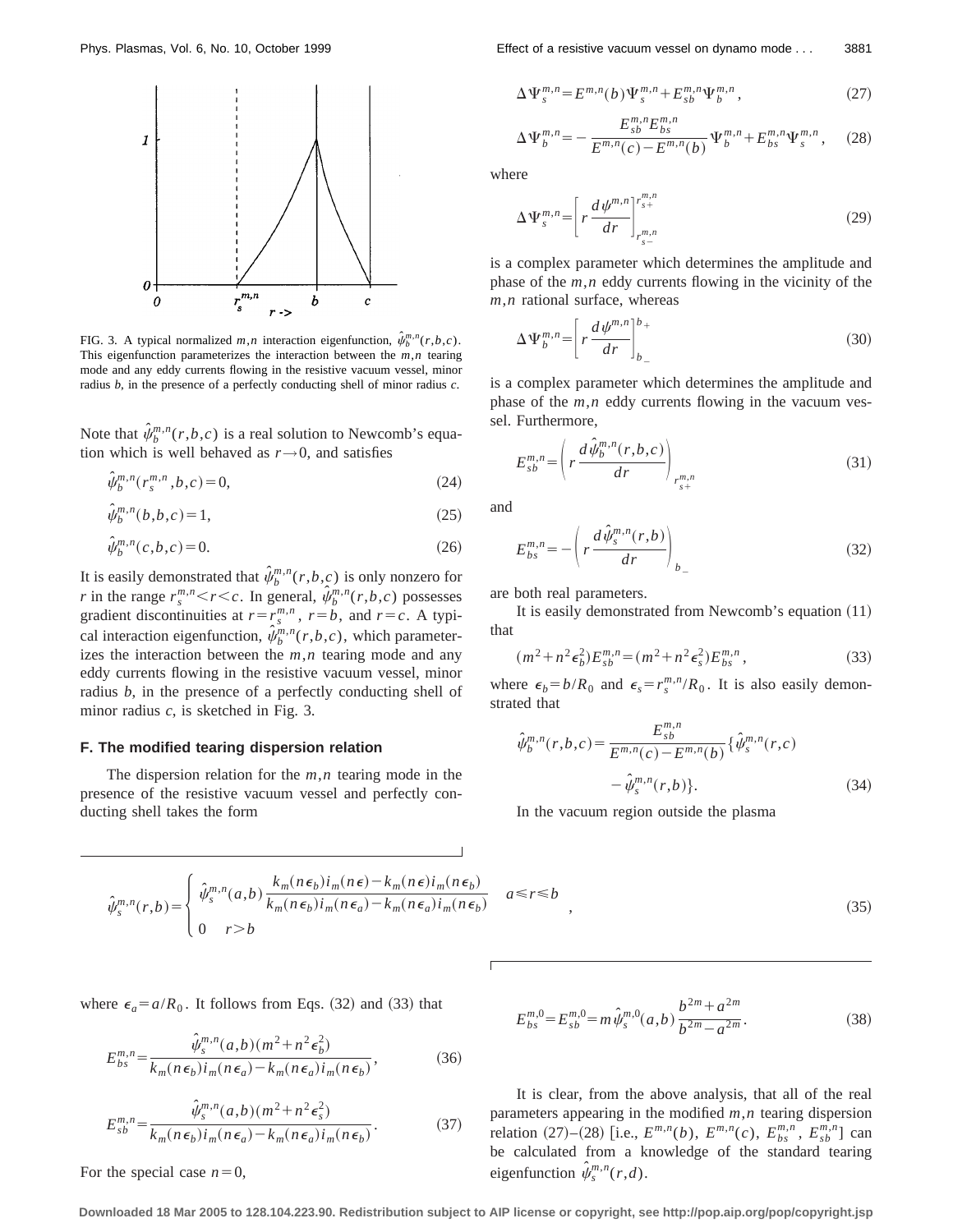#### **G. Shell physics**

Suppose that the vacuum vessel is of radial thickness  $\delta_b$ and conductivity  $\sigma_b$ . The time constant of the vessel is defined

$$
\tau_b = \mu_0 \sigma_b \delta_b b. \tag{39}
$$

Adopting the thin-shell approximation, in which it is assumed that there is virtually no radial variation of the tearing eigenfunction  $\hat{\psi}^{m,n}(r)$  across the vessel, the dispersion relation of the vacuum vessel takes the form

$$
\Delta \Psi_b^{m,n} = in \Omega_s \tau_b \Psi_b^{m,n} \,. \tag{40}
$$

Here, it is assumed that the *m*,*n* tearing mode is saturated (i.e., its amplitude is fixed) and co-rotates with the plasma at its associated rational surface. The plasma is assumed to rotate in the toroidal direction only, for the sake of simplicity. Although the poloidal rotation in RFPs is generally nonzero, it is usually smaller than the toroidal rotation, so its neglect is unlikely to dramatically change any of the results obtained in this paper. In the above,

$$
\Omega_s = \Omega(r_s^{m,n})\tag{41}
$$

is the toroidal angular velocity of the plasma at the *m*,*n* rational surface, and  $\Omega(r)$  is the plasma toroidal angular velocity profile. Note that the thin-shell approximation is valid provided

$$
\frac{\delta_b}{b} \ll n\Omega_s \tau_b \ll \frac{b}{\delta_b}.\tag{42}
$$

Equations  $(27)$ ,  $(28)$ , and  $(40)$  yield

$$
\Delta \Psi_s^{m,n} = \left\{ E^{m,n}(b) + \frac{[E^{m,n}(c) - E^{m,n}(b)]}{1 + i\lambda^{m,n}} \right\} \Psi_s^{m,n}, \quad (43)
$$

where

$$
\lambda^{m,n} = \frac{n\Omega_s \tau_b[E^{m,n}(c) - E^{m,n}(b)]}{E_{sb}^{m,n} E_{bs}^{m,n}}.
$$
\n(44)

The thin-shell approximation is valid provided that

$$
\lambda^{m,n} \ll \lambda_c^{m,n},\tag{45}
$$

where

$$
\lambda_c^{m,n} = \frac{b}{\delta_b} \frac{[E^{m,n}(c) - E^{m,n}(b)]}{E_{sb}^{m,n} E_{bs}^{m,n}}.
$$
\n(46)

#### **H. Electromagnetic torques**

The toroidal electromagnetic slowing down torque acting in the vicinity of the *m*,*n* rational surface due to eddy currents flowing in the vacuum vessel is given by $\delta$ 

$$
\delta T_{\phi \to M}^{m,n} = \frac{2\pi^2 R_0}{\mu_0} \frac{n}{m^2 + n^2 \epsilon_s^2} \operatorname{Im} \{ \Delta \Psi_s^{m,n} (\Psi_s^{m,n})^* \}.
$$
 (47)

It follows from Eq.  $(43)$  that

$$
\delta T_{\phi \to M}^{m,n} = -\frac{2\pi^2 R_0}{\mu_0} \frac{n |\Psi_s^{m,n}|^2}{m^2 + n^2 \epsilon_s^2} \frac{\lambda^{m,n}}{1 + (\lambda^{m,n})^2} \times [E^{m,n}(c) - E^{m,n}(b)]. \tag{48}
$$

#### **I. Viscous torques**

The change in the plasma toroidal angular velocity induced by the electromagnetic slowing down torque is written

$$
\Delta\Omega(r) = \Delta\Omega_s \begin{cases} \int_r^a \frac{dr}{r\mu} \bigg/ \int_{r_s^{m,n}}^a \frac{dr}{r\mu} & r_s^{m,n} \le r \le a \\ 1 & r < r_s^{m,n} \end{cases}
$$
 (49)

where  $\mu(r)$  is the plasma (perpendicular) viscosity profile, and

$$
\Delta\Omega_s = \Omega_s - \Omega_s^{(0)}.\tag{50}
$$

Here,  $\Omega_s^{(0)}$  is the value of  $\Omega_s$  in the absence of eddy currents flowing in the vacuum vessel. In the above, it is assumed that the edge plasma rotation is unaffected by the electromagnetic slowing down torque [i.e.,  $\Delta\Omega(a)=0$ ]. The assumptions underlying the analysis in this section are described in more detail in Ref. 21. Note, in particular, that it is possible to generalize the analysis to take account of the fact that tearing modes do not generally co-rotate with the ion fluid in RFPs without significantly changing any of the results obtained in this paper.

The viscous restoring torque acting in the vicinity of the rational surface is written

$$
\delta T_{\phi\text{VS}}^{m,n} = 4 \pi^2 R_0 \left[ r \mu R_0^2 \frac{d \Delta \Omega}{dr} \Big|_{r_{s-}^{m,n}}^{r_{s+}^{m,n}} \right].
$$
 (51)

It follows from Eqs.  $(49)$  and  $(50)$  that

$$
\delta T_{\phi\text{VS}}^{m,n} = 4\pi^2 R_0^3 \left[ \Omega_s^{(0)} - \Omega_s \right] \bigg/ \int_{r_s^{m,n} r\mu}^a \frac{dr}{r\mu}.
$$
 (52)

# **J. Torque balance**

Torque balance in the vicinity of the rational surface requires that

$$
\delta T^{m,n}_{\phi \text{EM}} + \delta T^{m,n}_{\phi \text{VS}} = 0. \tag{53}
$$

It follows from Eqs.  $(48)$  and  $(52)$  that

$$
\left(\frac{b_s^{m,n}}{\Lambda B_0}\right)^2 \frac{\lambda^{m,n}}{1+(\lambda^{m,n})^2} = \lambda_{(0)}^{m,n} - \lambda^{m,n},\tag{54}
$$

where

$$
\lambda_{(0)}^{m,n} = \frac{n\Omega_s^{(0)}\tau_b[E^{m,n}(c) - E^{m,n}(b)]}{E_{sb}^{m,n}E_{bs}^{m,n}},
$$
\n(55)

 $B_0$  is a typical equilibrium magnetic field strength,

$$
b_s^{m,n} = \frac{|\Psi_s^{m,n}|}{r_s^{m,n}}
$$
\n(56)

is the perturbed radial magnetic field strength at the *m*,*n* rational surface,

$$
\tau_H = \frac{\sqrt{\mu_0 \rho_0} a}{B_0} \tag{57}
$$

is a typical hydromagnetic time scale,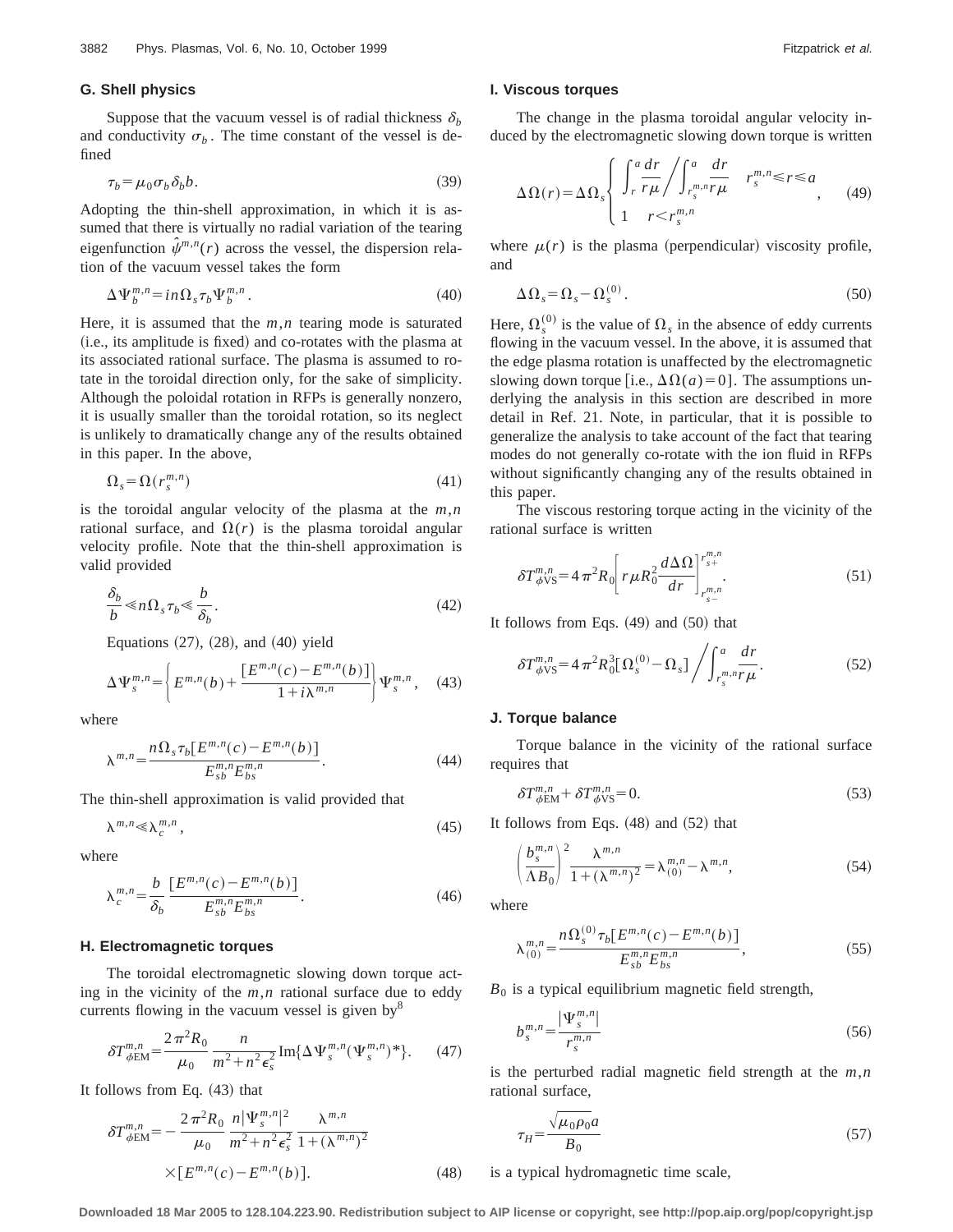$$
\tau_V = \frac{\rho_0 a^2}{\mu(0)}\tag{58}
$$

is a typical viscous diffusion time scale,  $\rho_0$  is the central plasma mass density, and

$$
\Lambda = \left[ 2 \frac{\tau_H^2}{\tau_b \tau_V} \frac{m^2 + n^2 \epsilon_s^2}{n^2 \epsilon_s^2} \frac{E_{sb}^{m,n} E_{bs}^{m,n}}{\left[ E^{m,n}(c) - E^{m,n}(b) \right]^2} / \frac{\int_{r_s^{m,n}}^a \mu(0) dr}{\mu(r)} \frac{dr}{r} \right]^{1/2}.
$$
\n(59)

# **III. ASYMPTOTIC REGIMES FOR SLOWING DOWN VIA VESSEL EDDY CURRENTS**

## **A. Introduction**

*m*,*n*

Three separate asymptotic regimes for the slowing down of dynamo mode rotation via eddy currents induced in a resistive vacuum vessel can be identified from the preceding analysis. These regimes, which correspond to different orderings for the intrinsic mode rotation parameter  $\lambda_{(0)}^{m,n}$  [see Eq.  $(55)$ ], are discussed in the following.

# **B. The ultra-thin-shell regime**

The ultra-thin-shell regime corresponds to the ordering

$$
\lambda_{(0)}^{m,n} \ll 1,\tag{60}
$$

in which either the intrinsic plasma rotation is very low or the vacuum vessel is extremely thin. In this regime, there is virtually no shielding of the tearing perturbation by the vacuum vessel: i.e., the perturbation amplitude remains significant in the region  $b < r < c$ . In this case, the torque balance equation  $(54)$  reduces to

$$
\hat{\Omega}_s \simeq \frac{1}{1 + (b_s^{m,n}/\Lambda B_0)^2},\tag{61}
$$

where

$$
\hat{\Omega}_s = \frac{\Omega_s}{\Omega_s^{(0)}}\tag{62}
$$

is the normalized dynamo mode rotation velocity. It can be seen that the mode rotation decreases smoothly and monotonically as the mode amplitude  $b_s^{m,n}$  is increased. The rotation is significantly reduced (compared to its value in the absence of vacuum vessel eddy currents) whenever

$$
b_s^{m,n} \ge \Lambda B_0. \tag{63}
$$

#### **C. The thin-shell regime**

The thin-shell regime corresponds to the ordering

$$
1 \ll \lambda_{(0)}^{m,n} \ll \lambda_c^{m,n} \tag{64}
$$

In this regime, there is strong shielding of the tearing perturbation by the vacuum vessel: i.e., the perturbation amplitude is insignificant in the region  $b < r < c$ . Nevertheless, the basic thin-shell approximation ordering  $n\Omega_s \tau_b \ll b/\delta_b$  still holds. In this case, the torque balance equation  $(54)$  reduces to

$$
\hat{\Omega}_s \approx \frac{1}{2} + \frac{1}{2} \sqrt{1 - (b_s^{m,n}/\Lambda' B_0)^2},\tag{65}
$$

where

$$
\Lambda' = \frac{\lambda_{(0)}^{m,n} \Lambda}{2} = \left[ \frac{\tau_H^2 \tau_b (n \Omega_s^{(0)})^2}{2 \tau_V} \frac{m^2 + n^2 \epsilon_s^2}{n^2 \epsilon_s^2} \frac{1}{E_{sb}^{m,n} E_{bs}^{m,n}} \right/ \frac{1}{\int_{r_s^{m,n}}^a \mu(r)} \frac{\mu(0)}{r} \frac{dr}{r} \right]^{1/2}.
$$
 (66)

Note that when  $b_s^{m,n}$  exceeds the critical value  $\Lambda' B_0$ , the mode bifurcates to a slowly rotating state characterized by  $\Omega_s \tau_b \sim O(1)$ . This bifurcation is irreversible, in the sense that  $b_s^{m,n}$  must be reduced substantially before the reverse bifurcation takes place. Thus, the mode rotation is effectively arrested whenever

$$
b_s^{m,n} > \Lambda' B_0. \tag{67}
$$

Note that bifurcations only occur for $21$ 

$$
\lambda_{(0)}^{m,n} > 3\sqrt{3} = 5.196. \tag{68}
$$

#### **D. The thick-shell regime**

The thick-shell regime corresponds to the ordering

$$
\lambda_c^{m,n} \ll \lambda_{(0)}^{m,n} \tag{69}
$$

In this regime, there is very strong shielding of the tearing perturbation by the vacuum vessel: i.e., the perturbation amplitude is zero in the region  $b < r < c$ . The dispersion relation of the shell, Eq. (40), is replaced by<sup>22</sup>

$$
\Delta \Psi_b^{m,n} = \left( in \Omega_s \tau_b \frac{b}{\delta_b} \right)^{1/2} \Psi_b^{m,n} . \tag{70}
$$

It follows that

$$
\Delta \Psi_s^{m,n} \simeq e^{-i\pi/4} \frac{E_{sb}^{m,n} E_{bs}^{m,n}}{(n\Omega_s \tau_b b/\delta_b)^{1/2}} \Psi_s^{m,n} . \tag{71}
$$

Hence,

$$
\delta T_{\phi \to M}^{m,n} \simeq -\frac{\sqrt{2}\,\pi^2 R_0}{\mu_0} \frac{n |\Psi_s^{m,n}|^2}{m^2 + n^2 \epsilon_s^2} \frac{E_{sb}^{m,n} E_{bs}^{m,n}}{(n\Omega_s \tau_b b/\delta_b)^{1/2}}.\tag{72}
$$

Torque balance yields

$$
\frac{\sqrt{27}}{2}\hat{\Omega}_s^{1/2}(1-\hat{\Omega}_s) = \left(\frac{b_s^{m,n}}{\Lambda''B_0}\right)^2,\tag{73}
$$

where

$$
\Lambda'' = \left[ \frac{4\sqrt{2}}{\sqrt{27}} \frac{\tau_H^2 (n\Omega_s^{(0)})^{3/2} (\tau_b b/\delta_b)^{1/2}}{\tau_V} \frac{m^2 + n^2 \epsilon_s^2}{n^2 \epsilon_s^2} \right]
$$

$$
\times \frac{1}{E_{sb}^{m,n} E_{bs}^{m,n}} \left/ \int_{r_s^{m,n}}^a \frac{\mu(0)}{\mu(r)} \frac{dr}{r} \right]^{1/2} . \tag{74}
$$

Note that when  $b_s^{m,n}$  exceeds the critical value  $\Lambda''B_0$ , the mode bifurcates to a slowly rotating state characterized by  $\Omega_s \tau_b \sim O(1)$ . This bifurcation is irreversible, in the sense that  $b_s^{m,n}$  must be reduced substantially before the reverse bifurcation takes place. Thus, the mode rotation is effectively arrested whenever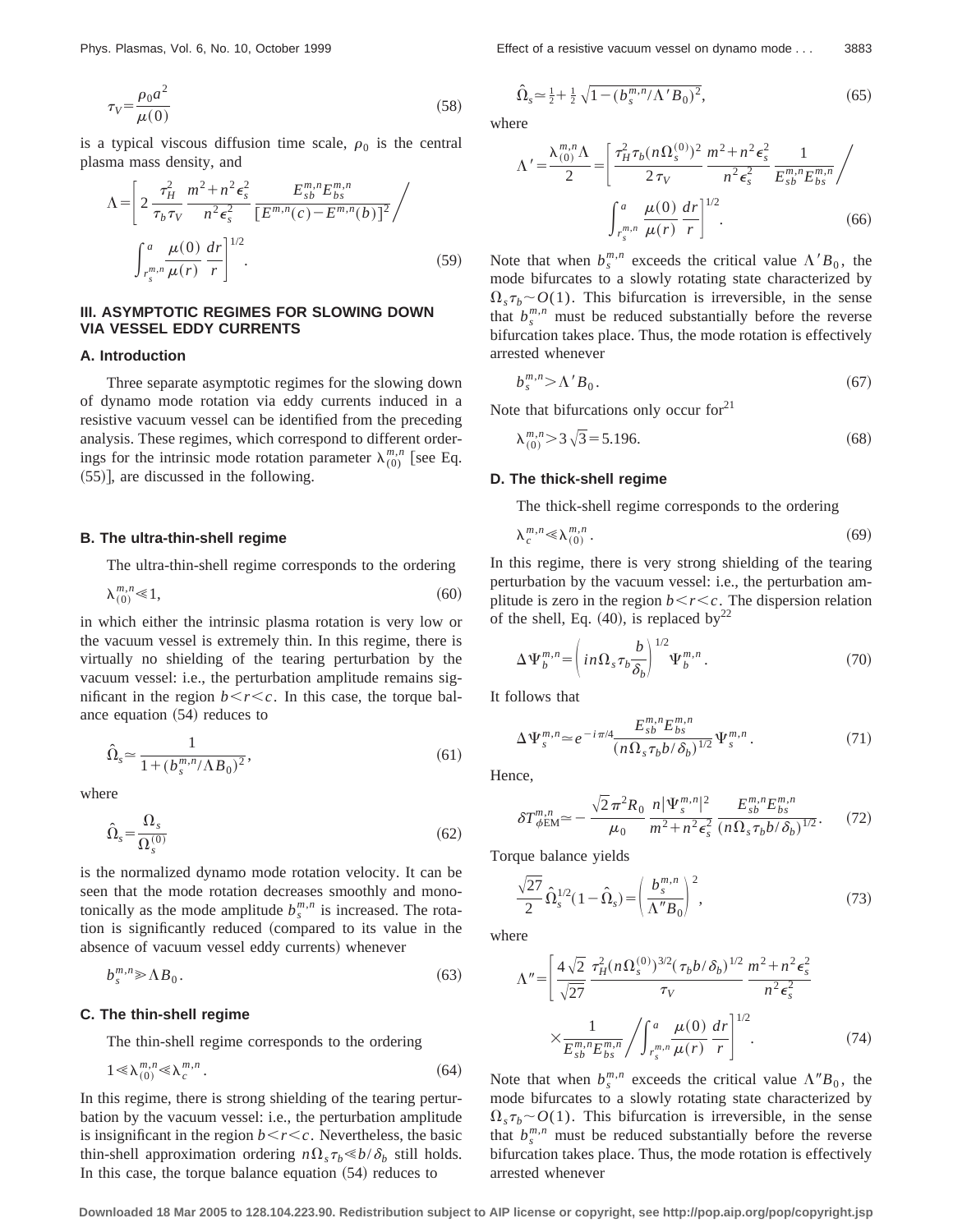$$
b_s^{m,n} > \Lambda^n B_0. \tag{75}
$$

# **IV. ESTIMATE OF CRITICAL PLASMA PARAMETERS**

# **A. Introduction**

In order to proceed further, it is necessary to estimate a number of critical plasma parameters which cannot be directly measured on MST or RFX.

# **B. Estimate of the mode rotation velocity**

In the preceding analysis, the parameter  $\Omega_s^{(0)}$  represents the toroidal angular phase velocity of a typical dynamo mode in the absence of vacuum vessel eddy currents. Of course, this quantity can be measured directly in MST, where it is found that $^{23}$ 

$$
u_{\phi}^{(0)} = R_0 \Omega_s^{(0)} \approx 10 \,\text{km s}^{-1}.
$$
 (76)

Unfortunately, it is impossible to measure  $\Omega_s^{(0)}$  on RFX, since dynamo modes are never observed to rotate in this device. It is, therefore, necessary to estimate what the typical toroidal angular phase velocity of dynamo modes would be on RFX in the absence of slowing down torques due to vacuum vessel eddy currents.

Theoretically,  $u_{\phi}^{(0)}$  is expected to be the sum of the toroidal **E**∧**B** and electron diamagnetic velocities evaluated in the plasma core. $24$  However, an RFP is characterized by a stochastic magnetic core generated by overlapping dynamo modes. The stochastic core gives rise to the development of an ambipolar electric field which reduces outward radial electron transport along magnetic field lines to the level of the corresponding ion transport. The **E**∧**B** velocity associated with this electric field scales like an electron diamagnetic velocity.<sup>25</sup> It follows that  $u_{\phi}^{(0)}$  should also scale as an electron diamagnetic velocity, giving

$$
n\Omega_s^{(0)} \approx 6 \frac{mT_{e0}(eV)}{a^2B_0}.
$$
 (77)

Here,  $T_{e0}$  is the central electron temperature. The factor 6 is necessary in order to ensure that the above formula yields  $u_{\phi}^{(0)} \approx 10 \text{ km s}^{-1}$  for typical MST parameters.

# **C. Estimate of the plasma viscosity**

Plasma viscosity is not usually directly measured in RFPs. It is, therefore, necessary to estimate the plasma viscosity in terms of quantities which are measured.

Suppose that the plasma viscosity profile takes the form

$$
\mu(r) = \begin{cases}\n\infty & r < r_c \\
\mu_c & r_c \le r \le a\n\end{cases} \tag{78}
$$

In other words, there is zero momentum confinement in the stochastic core,  $r < r_c$ , and the viscosity is approximately constant in the outer regions of the plasma. Suppose, further, that the intrinsic plasma rotation at the edge is negligibly small [i.e.,  $\Omega^{(0)}(a) \approx 0$ ] and that all of the toroidal momentum input to the plasma takes place inside the core. In this case, it is easily demonstrated that

$$
\Omega^{(0)}(r) = \Omega_c^{(0)} \begin{cases} 1 & r < r_c \\ \ln(r/a)/\ln(r_c/a) & r_c \le r \le a \end{cases}
$$
 (79)

In other words, the plasma rotation is uniform in the stochastic core, and highly sheared in the outer regions of the plasma.

The viscous diffusion time scale  $(58)$  is conveniently redefined

$$
\tau_V = \frac{\rho_0 a^2}{\mu_c}.\tag{80}
$$

Suppose that the plasma density profile is approximately uniform. It follows that the momentum confinement time  $\tau_M$ (defined as the ratio of the net plasma toroidal angular momentum to the toroidal angular momentum injection rate) is related to  $\tau_V$  via

$$
\tau_V = -\frac{a^3 d\Omega^{(0)}(a)/dr}{\int_0^a \Omega^{(0)} r dr} \tau_M.
$$
\n(81)

Hence,

$$
\tau_V = \frac{4\,\tau_M}{1 - (r_c/a)^2}.\tag{82}
$$

In this paper, it is assumed that

$$
\tau_M \simeq \tau_E, \tag{83}
$$

where  $\tau_E$  is the energy confinement time (which is measured in both MST and RFX). This is a plausible assumption, since whenever  $\tau_M$  has been measured in toroidal fusion devices it has been found to be very similar in magnitude to  $\tau_E$ .<sup>26,27</sup> It follows that

$$
\tau_V \int_{r_s^{m,n}}^a \frac{\mu(0)}{\mu(a)} \frac{dr}{r} \to \kappa \tau_E
$$
\n(84)

in Eqs.  $(59)$ ,  $(66)$ , and  $(74)$ , where

$$
\kappa = \frac{4 \ln(a/r_c)}{1 - (r_c/a)^2}.
$$
\n(85)

## **V. SLOWING DOWN CALCULATIONS**

#### **A. The Madison Symmetric Torus**

In MST, the plasma is surrounded by a single 5 cm thick aluminum  $\text{(allow 6061-T6)}$  shell which simultaneously plays the role of the vacuum vessel and the stabilizing shell. Since there is no perfectly conducting shell surrounding this finite resistivity shell, the parameter *c* takes the value  $\infty$  (i.e., the perfectly conducting shell of the preceding analysis is located infinitely far away from the plasma). The typical shell and plasma parameters for  $MST<sup>6</sup>$  are listed in Table I. It follows that

$$
\tau_H = \frac{\sqrt{\mu_0 m_p n_{e0}} a}{B_0} = 5.5 \times 10^{-7} \text{ s},\tag{86}
$$

$$
n\Omega_s^{(0)} = 6 \frac{T_{e0}(eV)}{a^2 B_0} = 4.0 \times 10^4 \text{ rad s}^{-1},
$$
 (87)

$$
\tau_b = \mu_0 \sigma_b \delta_b b = 0.82 \quad \text{s.}
$$
\n
$$
(88)
$$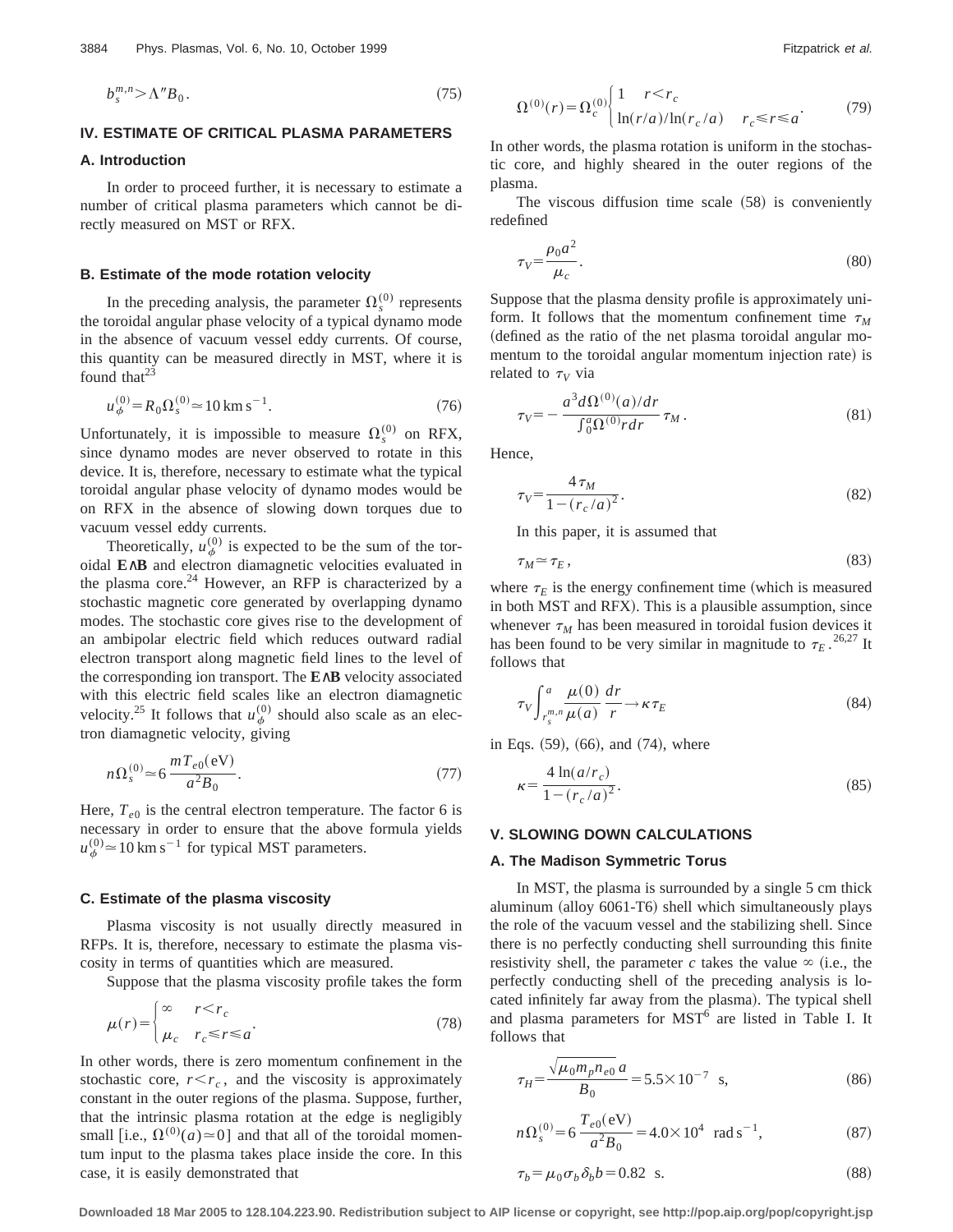TABLE I. Typical MST parameters.

| Parameter                           | Units      | Symbol                                    | Value              |
|-------------------------------------|------------|-------------------------------------------|--------------------|
| Major radius                        | m          | $R_0$                                     | 1.5                |
| Plasma minor radius                 | m          | a                                         | 0.51               |
| Toroidal plasma current             | kA         | $I_{\phi}$                                | 340                |
| Equilibrium magnetic field strength | Т          | $B_0 = B_\theta(a) = \mu_0 I_\phi/2\pi a$ | 0.13               |
| Central electron temperature        | eV         | $T_{e0}$                                  | 230                |
| Central electron number density     | $m^{-3}$   | $n_{e0}$                                  | $1 \times 10^{19}$ |
| Energy confinement time             | ms         | $\tau_E$                                  |                    |
| Vacuum vessel minor radius          | m          | b                                         | 0.52               |
| Vacuum vessel thickness             | cm         | $\delta_h$                                |                    |
| Vacuum vessel resistivity           | $\Omega$ m | $1/\sigma_h$                              |                    |

The typical equilibrium parameters for MST are  $\epsilon_a$ = 0.34,  $\alpha$ = 3.0,  $\Theta_0$ = 1.71,  $F = -0.2$ , and  $\Theta$ = 1.59. Here, we have adopted a somewhat low value of  $\alpha$  in order to compensate for the absence of pressure in our model (the final result turns out to be fairly insensitive to this parameter). The characteristic dynamo mode for this equilibrium is the *m*  $= 1$ ,  $n=6$  mode. It is easily demonstrated that  $r_s^{1,6}$  $= 0.3381a$ , so that  $n\epsilon_s = 0.69$ . Furthermore, Newcomb's equation can be solved to give

$$
E^{1,6}(b) = 1.038,\t(89)
$$

$$
E^{1,6}(c) = 17.59,\t(90)
$$

$$
E_{bs}^{1,6} = 5.826,\t\t(91)
$$

$$
E_{sb}^{1,6} = 1.614.\t\t(92)
$$

Finally, the radius of the stochastic plasma core is taken to be  $r_c = 0.7a$ , yielding

$$
\kappa = \frac{4 \ln(a/r_c)}{1 - (r_c/a)^2} = 2.8.
$$
\n(93)

The parameters  $\lambda_{(0)}^{1,6}$  and  $\lambda_c^{1,6}$  take the values

$$
\lambda_{(0)}^{1,6} = \frac{n\Omega_s^{(0)}\tau_b[E^{1,6}(c) - E^{1,6}(b)]}{E_{sb}^{1,6}E_{bs}^{1,6}} = 5.7 \times 10^4,\tag{94}
$$

and

$$
\lambda_c^{1,6} = \frac{b}{\delta_b} \frac{[E^{1,6}(c) - E^{1,6}(b)]}{E_{sb}^{1,6} E_{bs}^{1,6}} = 18.3,
$$
\n(95)

respectively. It can be seen that

$$
\lambda_c^{1,6} \ll \lambda_{(0)}^{1,6} \tag{96}
$$

in MST. Thus, the thick-shell regime, discussed in Sec. III D, is applicable. It follows that the eddy currents which slow down the rotation of the 1,6 mode do not penetrate the aluminum shell, but are, instead, radially localized within a skin-depth of its inner boundary.

According to Eq.  $(73)$ , the relationship between the mode amplitude parameter  $b_s^{1,6}$  and the normalized mode rotation parameter  $\hat{\Omega}_s$  in MST is

$$
\frac{\sqrt{27}}{2} \hat{\Omega}_s^{1/2} (1 - \hat{\Omega}_s) = \left(\frac{b_s^{1,6}}{\Lambda'' B_0}\right)^2, \tag{97}
$$

where

$$
\Lambda'' = \left[ \frac{4\sqrt{2}}{\sqrt{27}\kappa} \frac{\tau_H^2 (n\Omega_s^{(0)})^{3/2} (\tau_b b/\delta_b)^{1/2}}{\tau_E} \frac{m^2 + n^2 \epsilon_s^2}{n^2 \epsilon_s^2} \frac{1}{E_{sb}^{1.6} E_{bs}^{1.6}} \right]^{1/2}
$$
  
= 3.0×10<sup>-2</sup>. (98)

The parameter  $b_s^{m,n}$  can be related to the nominal  $m,n$  magnetic island width  $W_s^{m,n}$  via

$$
\frac{W_s^{m,n}}{a} = 4 \left[ \frac{r_s^{m,n}}{a} \frac{b_s^{m,n}}{(F_s^{m,n})'B_0} \right]^{1/2},\tag{99}
$$

where

$$
(F_s^{m,n})' = \frac{a}{B_0} \left[ \frac{d(mB_\theta - n\epsilon B_\phi)}{dr} \right]_{r_s^m,n}.
$$
\n(100)

It is easily demonstrated that  $(F_s^{1,6})' = 1.44$  for the equilibrium in question. Thus,  $W_s^{1,6}/a = 1.94(b_s^{1,6}/B_0)^{1/2}$ . Furthermore, in the thick-shell regime the amplitudes of the perturbed poloidal and toroidal magnetic fields just inside the aluminum shell (which is where the Mirnov coils are located in MST) are related to  $b_s^{m,n}$  via

$$
b_{\theta b}^{m,n} = \frac{m}{m^2 + n^2 \epsilon_b^2} E_{bs}^{m,n} b_s^{m,n}, \qquad (101)
$$

$$
b_{\phi b}^{m,n} = \frac{n\epsilon_b}{m^2 + n^2 \epsilon_b^2} E_{bs}^{m,n} b_s^{m,n} . \tag{102}
$$

Hence,  $b_{\theta b}^{1,6} = 1.09b_s^{1,6}$  and  $b_{\phi b}^{1,6} = 2.28b_s^{1,6}$ .

#### **B. The reversed field experiment**

In RFX, the plasma is surrounded by a high resistivity, inconel (alloy  $625$ ) vacuum vessel which is, in turn, surrounded by a  $6.5$  cm thick aluminum (alloy  $6061-T6$ ) shell. In the following, we ignore the resistivity of the aluminum shell compared to that of the vacuum vessel. In other words, the aluminum shell is treated as a perfect conductor. The typical shell and plasma parameters for  $RFX<sup>7</sup>$  are listed in Table II. The chosen values for the effective thickness and the effective resistivity of the vacuum vessel are justified in the appendix. It follows that

$$
\tau_H = \frac{\sqrt{\mu_0 m_p n_{e0}} a}{B_0} = 4.0 \times 10^{-7} \text{ s},\tag{103}
$$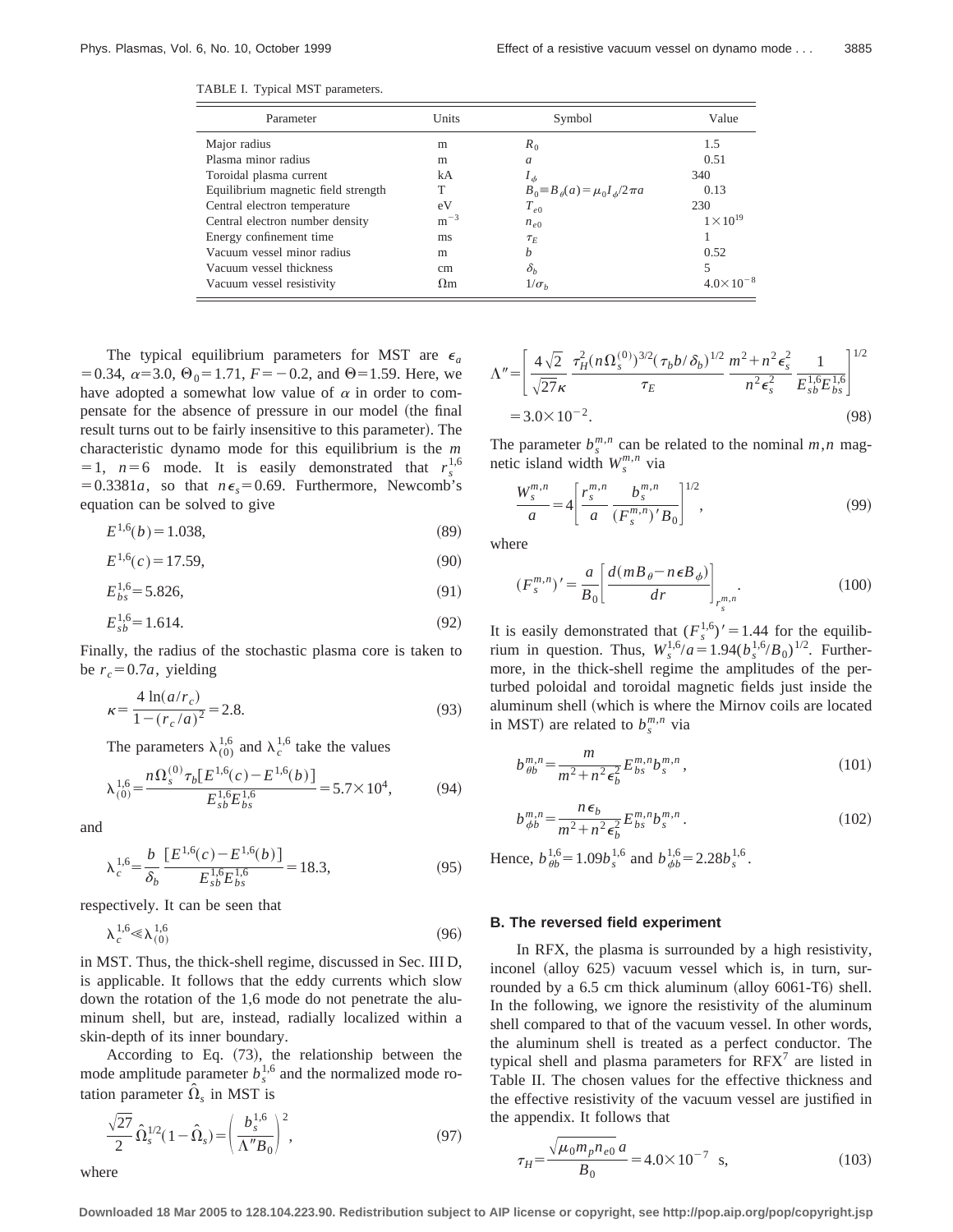| TABLE II. Typical RFX parameters. |  |  |  |
|-----------------------------------|--|--|--|
|-----------------------------------|--|--|--|

| Parameter                             | Units      | Symbol                                    | Value                 |
|---------------------------------------|------------|-------------------------------------------|-----------------------|
| Major radius                          | m          | $R_0$                                     | 2.0                   |
| Plasma minor radius                   | m          | $\mathfrak{a}$                            | 0.457                 |
| Toroidal plasma current               | kA         | $I_{\phi}$                                | 600                   |
| Equilibrium magnetic field strength   | T          | $B_0 = B_\theta(a) = \mu_0 I_\phi/2\pi a$ | 0.26                  |
| Central electron temperature          | eV         | $T_{e0}$                                  | 230                   |
| Central electron number density       | $m^{-3}$   | $n_{e0}$                                  | $2 \times 10^{19}$    |
| Energy confinement time               | ms         | $\tau_E$                                  |                       |
| Vacuum vessel minor radius            | m          | h                                         | 0.490                 |
| Vacuum vessel (effective) thickness   | mm         | $\delta_b$                                | 3.5                   |
| Vacuum vessel (effective) resistivity | $\Omega$ m | $1/\sigma_h$                              | $64.7 \times 10^{-8}$ |
| Stabilizing shell minor radius        | m          | $\mathcal{C}$                             | 0.535                 |
| Stabilizing shell thickness           | cm         | $\delta_c$                                | 6.5                   |
| Stabilizing shell resistivity         | $\Omega$ m | $1/\sigma_c$                              | $4.4 \times 10^{-8}$  |

$$
n\Omega_s^{(0)} = 6 \frac{T_{e0}(\text{eV})}{a^2 B_0} = 2.5 \times 10^4 \text{ rad s}^{-1},
$$
 (104)

$$
\tau_b = \mu_0 \sigma_b \delta_b b = 3.3 \times 10^{-3} \text{ s.}
$$
 (105)

The typical equilibrium parameters for RFX are  $\epsilon_a$ = 0.23,  $\alpha$ = 3.5,  $\Theta_0$ = 1.65,  $F = -0.2$ , and  $\Theta$ = 1.56. Here, we have again adopted a somewhat low value of  $\alpha$  in order to compensate for the absence of pressure in our model. The characteristic dynamo mode for this equilibrium is the *m*  $= 1$ ,  $n=9$  mode. It is easily demonstrated that  $r_s^{1,9}$  $= 0.384a$ , so that  $n\epsilon_s = 0.79$ . Furthermore, Newcomb's equation can be solved to give

$$
E^{1,9}(b) = 0.433,\t(106)
$$

$$
E^{1,9}(c) = 1.258,\tag{107}
$$

$$
E_{bs}^{1,9} = 5.467,\tag{108}
$$

$$
E_{sb}^{1,9} = 1.513.\t(109)
$$

Finally, the radius of the stochastic plasma core is again taken to be  $r_c = 0.7a$ , yielding  $\kappa = 2.8$ .

The parameters  $\lambda_{(0)}^{1,9}$  and  $\lambda_c^{1,9}$  take the values

$$
\lambda_{(0)}^{1,9} = \frac{n\Omega_s^{(0)}\tau_b[E^{1,9}(c) - E^{1,9}(b)]}{E_{sb}^{1,9}E_{bs}^{1,9}} = 8.36,\tag{110}
$$

and

$$
\lambda_c^{1,9} = \frac{b}{\delta_b} \frac{[E^{1,9}(c) - E^{1,9}(b)]}{E_{sb}^{1,9} E_{bs}^{1,9}} = 14.0,\tag{111}
$$

respectively. Note that

$$
1 \ll \lambda_{(0)}^{1,9} \ll \lambda_c^{1,9},\tag{112}
$$

so the thin-shell regime, discussed in Sec. III, is applicable.

According to Eq.  $(54)$ , the relationship between the mode amplitude parameter  $b_s^{1,9}$  and the normalized mode rotation parameter  $\hat{\Omega}_s$  in RFX is

$$
\frac{(1 - \hat{\Omega}_s)[1 + (8.36\hat{\Omega}_s)^2]}{\hat{\Omega}_s} = \left(\frac{b_s^{1,9}}{\Lambda B_0}\right)^2,\tag{113}
$$

$$
\Lambda = \left[ \frac{2}{\kappa} \frac{\tau_H^2}{\tau_b \tau_E} \frac{m^2 + n^2 \epsilon_s^2}{n^2 \epsilon_s^2} \frac{E_{sb}^{1.9} E_{bs}^{1.9}}{\left[E^{1.9}(c) - E^{1.9}(b)\right]^2} \right]^{1/2}
$$
  
= 1.0×10<sup>-3</sup>. (114)

It is easily demonstrated that  $(F_s^{1,9})' = 1.73$  for the equilibrium in question. Thus,  $W_s^{1,9}/a = 1.88(b_s^{1,9}/B_0)^{1/2}$ , where use has been made of Eq. (99). Furthermore, since the thin-shell approximation is valid, the amplitudes of the perturbed poloidal and toroidal magnetic fields just inside the aluminum shell (which is where the Mirnov coils are located in RFX) are related to  $b_s^{m,n}$  via

$$
b_{\theta c}^{m,n} = \frac{m}{m^2 + n^2 \epsilon_c^2} \frac{E_{cs}^{m,n}}{[1 + (\lambda^{m,n})^2]^{1/2}} b_s^{m,n},\tag{115}
$$

$$
b_{\phi c}^{m,n} = \frac{n\epsilon_c}{m^2 + n^2\epsilon_c^2} \frac{E_{cs}^{m,n}}{[1 + (\lambda^{m,n})^2]^{1/2}} b_s^{m,n},\tag{116}
$$

where

$$
E_{cs}^{m,n} = \frac{\hat{\psi}_s^{m,n}(a,c)(m^2 + n^2 \epsilon_c^2)}{k_m(n\epsilon_c)i_m(n\epsilon_a) - k_m(n\epsilon_a)i_m(n\epsilon_c)}.
$$
(117)

Now,  $E_{cs}^{1,9}$  = 6.625 for the equilibrium in question, so

$$
b_{\theta c}^{1,9} = \frac{0.975b_s^{1,9}}{[1 + (8.36\hat{\Omega}_s)^2]^{1/2}},
$$
\n(118)

$$
b_{\phi c}^{1,9} = \frac{2.15b_s^{1,9}}{[1 + (8.36\hat{\Omega}_s)^2]^{1/2}}.
$$
\n(119)

# **C. Results**

Figure 4 shows the toroidal angular phase velocity  $\Omega_s$  of the characteristic dynamo mode plotted as a function of the associated saturated island width  $W_s$  at the rational surface for both MST and RFX. Note that the characteristic mode is the 1,6 mode for the case of MST and the 1,9 mode for the case of RFX.

For the case of MST, it can be seen that as the saturated island width is gradually increased, the phase velocity of the characteristic mode is gradually reduced via the action of eddy currents excited in the vacuum vessel. Note, however,

where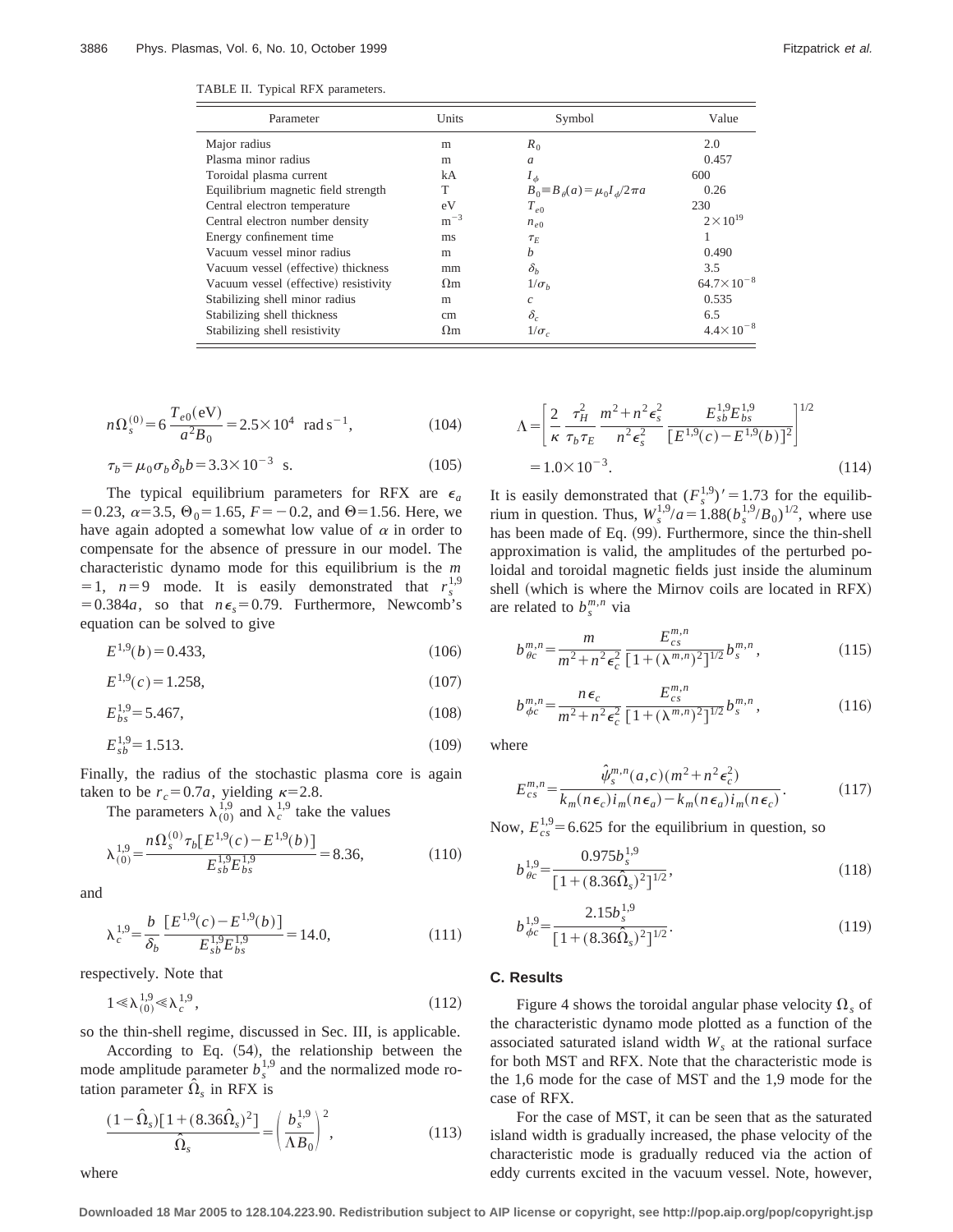

FIG. 4. The toroidal angular phase velocity  $\Omega_s$  of the characteristic dynamo mode (normalized to the corresponding velocity  $\Omega_s^{(0)}$  in the absence of vacuum vessel eddy currents) as a function of the associated saturated island width  $W_s$  (normalized with respect to the minor radius of the plasma *a*) calculated for MST (long-dashed line) and RFX (short-dashed line).

that if the phase velocity falls below a certain critical value, corresponding to one-third of its value in the absence of eddy currents, then a bifurcation to a branch of solutions on which the mode is effectively nonrotating is triggered. The bifurcation point is indicated by a triangle in Fig. 4. Likewise, the bifurcation path (from the rotating to the nonrotating branch of solutions) is shown as a dotted line. The bifurcation is irreversible: i.e., once the mode has made the transition to the nonrotating branch of solutions the saturated island width must be reduced substantially before the reverse transition takes place.

For the case of RFX, it can be seen that as the saturated island width is gradually increased the phase velocity of the characteristic mode is gradually reduced via the action of eddy currents excited in the vacuum vessel. Note, however, that this reduction in phase velocity takes place far more rapidly, and at significantly lower values of the saturated island width, than in MST. This is largely due to the fact that the RFX vacuum vessel is much more resistive than the MST vessel. As before, if the phase velocity falls below a certain critical value, corresponding to 0.47 of its value in the absence of eddy currents, then a bifurcation to a slowly rotating branch of solutions is triggered. The bifurcation points are indicated by triangles in Fig. 4. Likewise, the bifurcation path (from the rapidly to the slowly rotating branch of solutions) is shown as a dotted line. The bifurcation is irreversible, in the sense discussed above.

Now, the typical saturated island width of a dynamo mode in an RFP plasma is approximately 20% of the minor radius (see, for instance, Figs. 4 and 1 in Refs.  $23$  and  $28$ , respectively). Note, from Fig. 4, that if  $W_s/a \approx 0.2$  then our model predicts that dynamo mode rotation in MST is virtually unaffected by vacuum vessel eddy currents, whereas any mode rotation in RFX is essentially eliminated by such currents. This observation leads us to conjecture that the observed lack of mode rotation in RFX, compared to MST, is a



FIG. 5. The toroidal angular phase velocity  $\Omega_{\rm s}$  of the characteristic dynamo mode (normalized to the corresponding velocity  $\Omega_s^{(0)}$  in the absence of vacuum vessel eddy currents) as a function of the associated perturbed poloidal magnetic field  $b_\theta$  seen at the Mirnov coils [normalized with respect to the edge equilibrium magnetic field  $B_{\theta}(a)$ ] calculated for MST (longdashed line) and RFX (short-dashed line).

direct consequence of the eddy currents induced in the RFX vacuum vessel.

Figure 5 shows the toroidal angular phase velocity  $\Omega_s$  of the characteristic dynamo mode plotted as a function of the associated perturbed poloidal magnetic field  $b_{\theta}$  calculated at the radius of the Mirnov coils for both MST and RFX. It can be seen that rotation is predicted to collapse in MST when the ratio  $b_{\theta}/B_{\theta}(a)$  exceeds about 3%. Since  $B_{\theta}(a) \approx 1300$ gauss (see Table I), it follows that the critical value of  $b_{\theta}$ needed to arrest the mode rotation in MST is about 40 gauss. This is a larger value than is generally observed in MST, except perhaps at sawtooth crashes. Thus, eddy current torques are almost certainly insignificant in MST during the sawtooth ramp phase, but may play a role in the sudden slowing down of mode rotation seen at sawtooth crashes.<sup>9</sup> The mode rotation is predicted to collapse in RFX when the ratio  $b_{\theta}/B_{\theta}(a)$  exceeds about 0.1%. Since  $B_{\theta}(a) \approx 2600$ gauss (see Table II), it follows that the critical value of  $b_{\theta}$ needed to arrest the mode rotation in RFX is about 3 gauss. This is a significantly smaller value than is generally observed in RFX,<sup>14</sup> which lends further credence to our conjecture that vacuum vessel eddy currents are the primary cause of the lack of dynamo mode rotation in this device.

Figure 6 shows the toroidal angular phase velocity  $\Omega_{\rm s}$  of the characteristic dynamo mode plotted as a function of the associated perturbed toroidal magnetic field  $b_{\phi}$  calculated at the radius of the Mirnov coils for both MST and RFX. Note that  $b_{\phi} \sim 2b_{\phi}$  in both devices.

Preliminary calculations for TPE-RX indicate that the torque curve for this device lies between those for MST and RFX. In other words, the slowing down problem in TPE-RX is predicted to be significantly worse than that in MST, but not as bad as that in RFX, in accordance with experimental observations.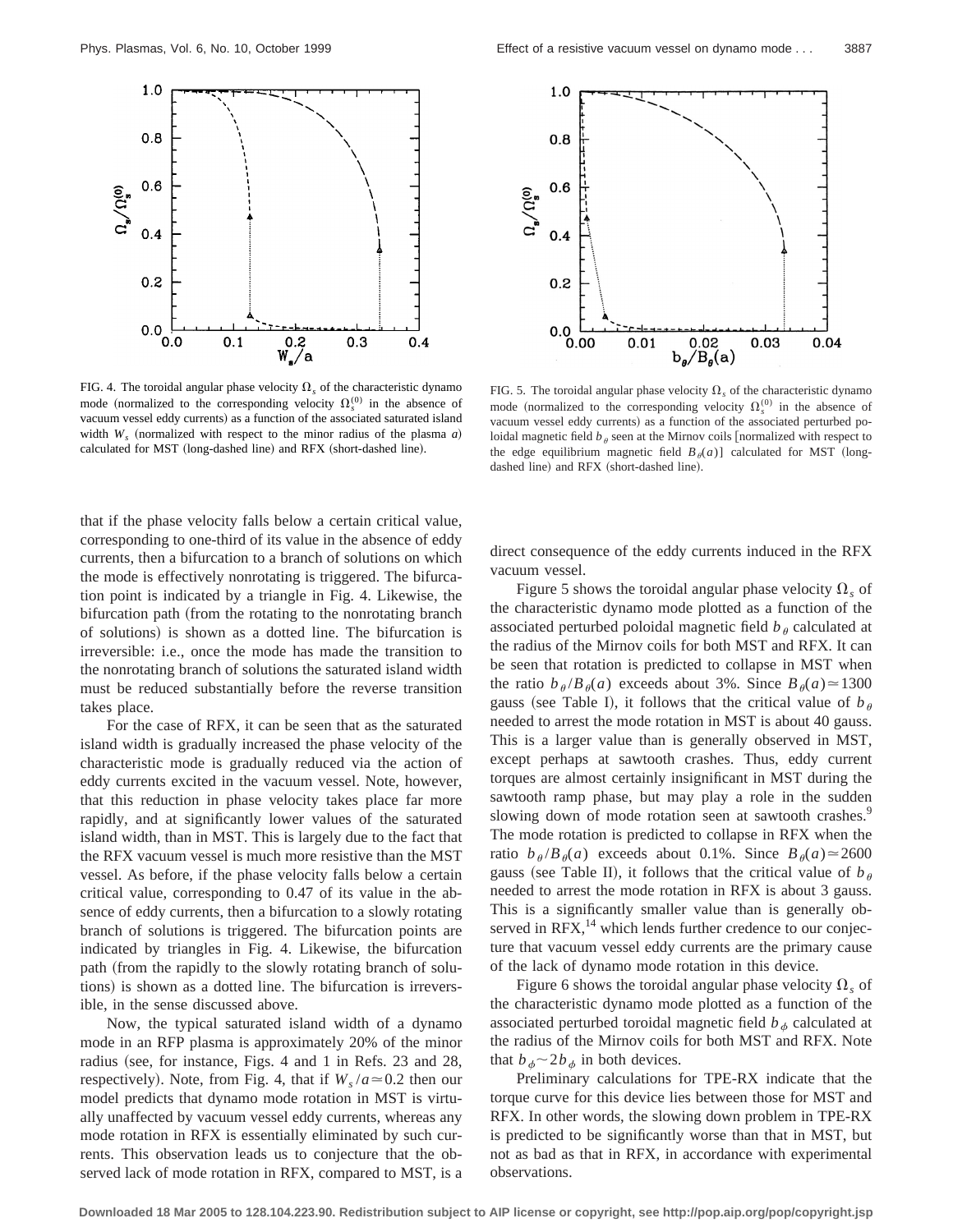

FIG. 6. The toroidal angular phase velocity  $\Omega_s$  of the characteristic dynamo mode (normalized to the corresponding velocity  $\Omega_s^{(0)}$  in the absence of vacuum vessel eddy currents) as a function of the associated perturbed toroidal magnetic field  $b_{\phi}$  seen at the Mirnov coils [normalized with respect to the edge equilibrium magnetic field  $B_{\theta}(a)$ ] calculated for MST (longdashed line) and RFX (short-dashed line).

# **VI. SUMMARY**

Locked (i.e., nonrotating) dynamo modes give rise to a serious edge loading problem during the operation of high current reversed field pinches. Rotating dynamo modes generally have a far more benign effect. Dynamo modes are usually observed to rotate in MST, whereas in RFX these modes remain locked throughout the duration of the plasma discharge. The locked dynamo modes in RFX are a cause for concern because they limit the maximum achievable plasma current.

An analytic model has been developed in order to investigate the slowing down effect of electromagnetic torques due to vacuum vessel eddy currents on the rotation of dynamo modes in both MST and RFX. Despite the model's simplicity, the results of our investigation are sufficiently clear-cut to enable us to conclude, with some degree of certainty, that vacuum vessel eddy currents are the primary cause of the observed lack of dynamo mode rotation in RFX. The corresponding eddy currents in MST are found to be too weak to cause a similar problem. The crucial difference between RFX and MST is the presence of a thin, highly resistive vacuum vessel in the former device. The MST vacuum vessel is thick and highly conducting.

# **VII. DISCUSSION**

In the above, we have demonstrated, fairly conclusively, that vacuum vessel eddy currents are largely responsible for the severe locked mode problems encountered in RFX. Note, however, that such problems are likely to be generic to any large RFP equipped with a thin vacuum vessel. In the following, armed with this knowledge, we briefly examine four possible methods for alleviating locked mode problems in such RFPs. These methods are: (i) reducing the plasma current; (ii) decreasing the resistance of the vacuum vessel; (iii) decreasing the radial extent of the interspace between the vacuum vessel and the stabilizing shell; and (iv) spinning the plasma using neutral beams.

Let us examine the scaling of the critical radial magnetic field at the rational surface  $b_c^{m,n}$  (normalized with respect to the scale equilibrium field magnetic  $B_0$ ), above which the rotation of the characteristic dynamo mode is significantly reduced, with the toroidal plasma current  $I_{\phi}$ . It is assumed, for the sake of simplicity, that the plasma density and the various equilibrium plasma profiles remain constant as  $I_{\phi}$  is varied. According to the well-known Connor-Taylor (constant beta) scaling law,  $^{29}T_{e0}^{\alpha}I_{\phi}$  and  $\tau_E \propto I_{\phi}^{3/2}$ . It follows that  $B_0 \propto I_\phi$ ,  $\tau_H \propto I_\phi^{-1}$ , and  $n\Omega_s^{(0)}$  is independent of  $I_\phi$ . Furthermore, the intrinsic mode rotation parameter  $\lambda_{(0)}^{m,n}$  is also independent of  $I_{\phi}$ . RFX lies in the thin-shell regime discussed in Sec. III. It is easily demonstrated that  $b_c^{m,n}/B_0 \propto I_{\phi}^{-7/4}$  in this limit. Other more empirical scaling laws (e.g.,  $\tau_E \propto I_\phi$ ) yield similar results. Thus, we predict a very strong inverse scaling of the critical mode amplitude required to cause locking of dynamo modes with increasing plasma current. It should certainly be possible to alleviate locked mode problems by operating at reduced plasma current. Conversely, locked mode problems can be expected to worsen dramatically as the plasma current is increased.

Let us examine the scaling of  $b_c^{m,n}/B_0$  with the toroidal resistivity  $R_{\phi}$  of the vacuum vessel. It is assumed, for the sake of simplicity, that all of the plasma parameters remain constant as  $R_{\phi}$  is varied. It is also assumed that the poloidal resistivity  $R_{\theta}$  of the vessel scales like  $R_{\phi}$ . According to the analysis in Sec. III, at fixed plasma parameters the eddy current slowing down torque acting on the characteristic dynamo mode attains its maximum value when  $R_{\phi}$  is such that the intrinsic plasma rotation parameter  $\lambda_{(0)}^{m,n}$  [defined in Eq. (55)] is of order unity. Since  $\lambda_{(0)}^{m,n} \approx 8$  in RFX [see Eq.  $(110)$ , it is clear that the actual resistance of the RFX vacuum vessel is somewhat less than the value which maximizes the slowing down torque acting on dynamo modes. Thus, in principle, the severe locked mode problems in RFX could be alleviated by either making the vacuum vessel slightly more conducting or far more (i.e., by at least a factor 10) resistive. In practice, it is difficult to see how the RFX vacuum vessel could be made far more resistive: it is already fabricated out of very thin sheets of an extremely high resistivity material (i.e., inconel). On the other hand, the vessel could easily be made more conducting, either by increasing its thickness or fabricating it out of a less resistive material. In the thin-shell regime, it is easily demonstrated that  $b_c^{m,n}/B_0 \propto R_\phi^{-1/2} \propto \tau_b^{1/2}$ . Note the relatively weak scaling of  $b_c^{m,n}/B_0$  with  $\tau_b$ . This suggests that increasing the time constant  $\tau_b$  of the vacuum vessel is not a particularly effective way of alleviating locked mode problems.

Let us examine the scaling of  $b_c^{m,n}/B_0$  with the radial distance  $d \equiv c - b$  between the thick stabilizing shell and the thin vacuum vessel. It is assumed, for the sake of simplicity, that all of the plasma parameters remain constant as *d* is varied. The spacing *d* between the two shells affects  $b_c^{m,n}/B_0$ primarily through the term  $E^{m,n}(c) - E^{m,n}(b)$ , which appears in Eqs.  $(55)$  and  $(59)$ . Let us assume, as seems reason